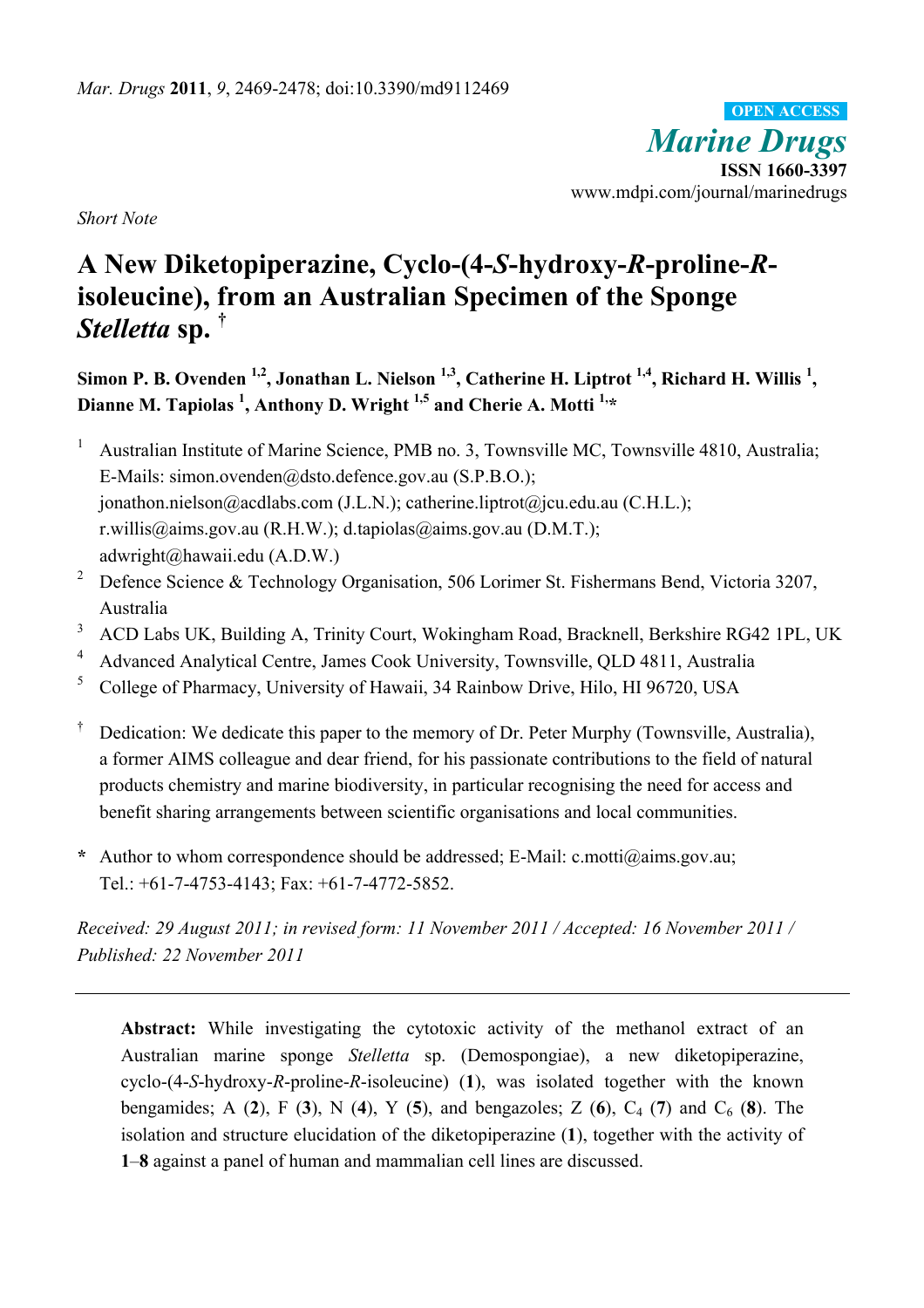**Keywords:** *Stelletta*; diketopiperazine (DKP); cyclo-(4-*S*-hydroxy-*R*-proline-*R*-isoleucine); bengamide; bengazole; anti-cancer activity

# **1. Introduction**

Since the first reported isolation of a diketopiperazine (DKP) from the sponge *Dysidea herbacea* [1], there have been several reports describing the isolation of this class of compound from other marine sponges [2–4]. DKPs are also reported from marine microbial sources [5–8], including the proteobacteria *Alcaligenes faecalis*, isolated from the sponge *Stelletta tenuis* [9]. The metabolites reported in these investigations are mostly the products of 4-hydroxy-proline [2,5,6,8] or proline [7] reacting with phenylalanine [2,5], arginine [4], leucine [5–7], isoleucine [7], norvaline [3] or alanine [8].

Sponges from the genus *Stelletta* are known to produce a number of other bioactive classes of compounds, including but not limited to steroids [10], alkaloids [11,12], isomalabaricane triterpenes [13], acetylenic acids [14] and lysophosphatidylcholines [15]. Initial interest in the methanol (MeOH) extract of the sponge *Stelletta* sp. was motivated by to its potent activity in the NCI 60 cell line screen and a unique COMPARE analysis profile (average  $GI_{50}$  0.5  $\mu$ g/mL) [16]. This profile was different to that of the standard chemotherapeutic agents paclitaxel, cisplatin, gemcitadine, bryostatin 1, didemnin B, tamoxifen and vinblastine (data provided by NCI). Subsequent bioassay-guided investigations of this extract led to the isolation of a new DKP cyclo-(4-*S*-hydroxy-*R*proline-*R*-isoleucine) (**1**), the previously reported bengamides; A (**2**) [17], F (**3**) [18], N (**4**) [19], Y (**5**) [20], and the previously reported bengazoles; Z  $(6)$   $[20]$ ,  $C_4$   $(7)$   $[21]$  and  $C_6$   $(8)$   $[21]$ . Described in this publication is the isolation and structure elucidation of **1**, together with the activity of compounds **1**–**8**.

#### **2. Results and Discussion**

The DKP cyclo-(4-*S*-hydroxy-*R*-proline-*R*-isoleucine) **1** was isolated and the molecular formula  $C_{11}H_{18}N_2O_3$ , corresponding to four double-bond equivalents, was determined by  $(+)$ -ESI-FTMS accurate mass measurement. The  $^{13}$ C NMR data of 1 contained resonances consistent with the presence of two amide carbonyl groups ( $\delta$ <sup>C</sup> 170.5 (C-7), 165.4 (C-1)) as the only multiple bonds within the molecule, and a hydroxy methine ( $\delta$ <sub>C</sub> 66.8 (C-4);  $\delta$ <sub>H</sub> 4.28, 1H, dd, *J* = 4.6, 4.6 Hz) (Table 1). These functionalities accounted for all of the oxygen and nitrogen atoms and all of the multiple bonds in **1**, indicating the molecule to be bicyclic. Analysis of the COSY NMR data of **1** showed an extended  ${}^{1}H-{}^{1}H$  spin system from H-9 to H<sub>3</sub>-12 via H-10 and H-11, as well as a vicinal COSY NMR correlation from H-10 to H<sub>3</sub>-13. Observed gHMBC NMR correlations from  $\delta_H$  7.97 to the <sup>13</sup>C NMR resonances at  $δ<sub>C</sub>$  59.1 (C-9),  $δ<sub>C</sub>$  56.7 (C-6),  $δ<sub>C</sub>$  34.8 (C-10) and C-1 positioned this hydrogen at N-8. Further gHMBC NMR correlations from  $\delta_H$  4.00 (H-9) to  $\delta_C$  23.9 (C-11) and  $\delta_C$  14.9 (C-13), as well as to C-1 and C-10, clearly positioned H-9 adjacent to the C-1 carbonyl and N-8, giving rise to an isoleucine moiety (**1A**). Additional gHMBC NMR correlations from 8-NH and H-9 to C-7 revealed it was attached to N-8. A further contiguous  ${}^{1}H-{}^{1}H$  spin system from H-6 to H<sub>2</sub>-3, in addition to gHMBC NMR correlations from the 8-NH and H<sub>b</sub>-3 to C-6, and from H<sub>b</sub>-3 to C-1 established the remaining nitrogen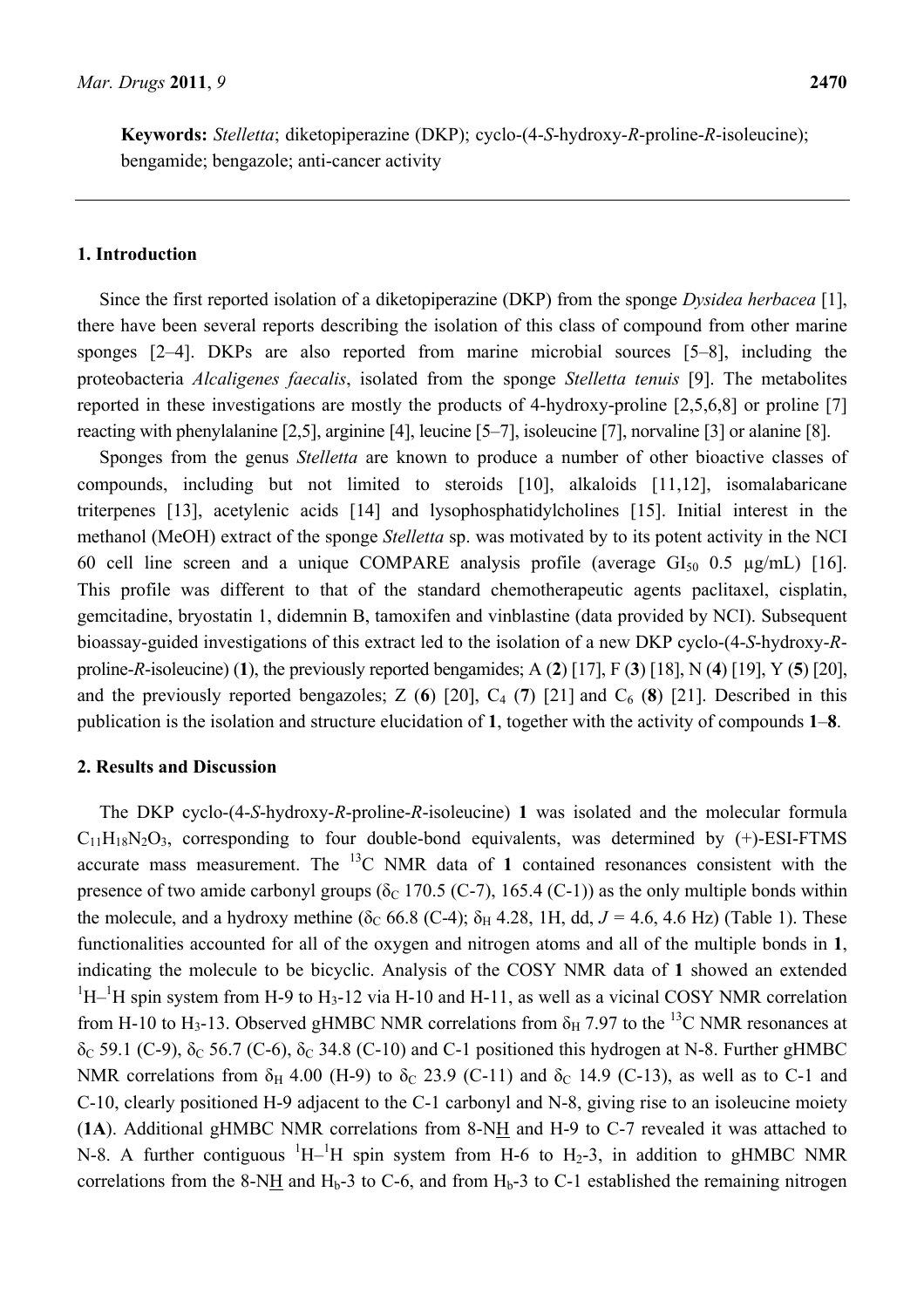(N-2) to be attached to C-1, C-6 and C-3, giving rise to the two rings within **1**. The planar structure of **1** is as shown (Scheme 1).

| No.              | $^{13}$ C<br>$\delta(m)$ | <sup>1</sup> H $\delta$ (m, J Hz)                                       | <b>COSY</b>                                           | gHMBC                                                    | <sup>1</sup> H $\delta$ (m, J Hz) of<br>cyclo-[S-proline-<br>S-isoleucine)] [3] | <sup>1</sup> H $\delta$ (m, J Hz)<br>of cyclo[L-(4-<br>hydroxyprolinyl)-L-<br>$leucine$ $[6]$ |
|------------------|--------------------------|-------------------------------------------------------------------------|-------------------------------------------------------|----------------------------------------------------------|---------------------------------------------------------------------------------|-----------------------------------------------------------------------------------------------|
| $\mathbf{1}$     | 165.4(s)                 |                                                                         |                                                       |                                                          |                                                                                 |                                                                                               |
| $\overline{2}$   |                          |                                                                         |                                                       |                                                          |                                                                                 |                                                                                               |
| $\mathfrak{Z}$   | 53.8 $(t)$               | 3.51 (1H, dd,<br>12.5, 4.6<br>3.20 (1H, d, 12.5)                        | $H_b-3$ , H-4<br>$H_a-3$                              | $C-1$ , $C-4$ , $C-5$ , $C-6$<br>C-1, C-4, C-5, C-6      | $3.6 - 3.5$ (2H, m)                                                             | $3.65$ (1H, dd, 12.5, 4.3)<br>$3.42$ (1H, d, 12.5)                                            |
| $\overline{4}$   | $66.8$ (d)               | 4.28 (1H, br dd,<br>4.6, 4.6                                            | $H_a-3$ , 4-OH, $H_b-5$                               | $C-3, C-6$                                               | $2.0 - 1.9$ (1H, m)<br>$1.9 - 1.8$ (1H, m)                                      | $4.28$ (1H, t, 4.3)                                                                           |
| $4-OH$           |                          | 5.10 (O <u>H</u> , br s,)                                               | $H-4$                                                 |                                                          | $\blacksquare$                                                                  | $\blacksquare$                                                                                |
| 5                | 37.2(t)                  | 2.03 (1H, dd,<br>12.9, 6.1)<br>1.88 (1H, ddd,<br>12.9, 11.0, 4.6)       | $H_b-5$ , H-6<br>$H-4$ , $H_a-5$ , $H-6$              | $C-3, C-4$<br>$C-4, C-6, C-7$                            | $2.3 - 2.2$ (1H, m)<br>$2.1 - 2.0$ (1H, m)                                      | $2.27$ (1H, dd, 13.3, 6.5)<br>2.08 (1H, ddd, 13.3,<br>11.1, 4.3)                              |
| 6                | 56.7 $(d)$               | 4.31 (1H, dd,<br>11.0, 6.1)                                             | $H_2-5$                                               | $C-5, C-7$                                               | $4.07$ (1H, t, 7.5)                                                             | $4.51$ (1H, dd, 11.1, 6.5)                                                                    |
| $\boldsymbol{7}$ | 170.5(s)                 |                                                                         |                                                       |                                                          |                                                                                 |                                                                                               |
| $8-NH$           |                          | 7.97 $(1\underline{H}, s)$                                              | $H-9$                                                 | $C-1$ , $C-6$ , $C-7$ ,<br>$C-9, C-10$                   | 5.99 (1H, br s)                                                                 | exchangeable                                                                                  |
| 9                | 59.1 $(d)$               | $4.00$ (1H, br s)                                                       | $8-NH(w)$ , H-10                                      | C-1, C-7, C-10,<br>$C-11, C-13$                          | $3.96$ (1H, br s)                                                               | $4.15$ (1H, m)                                                                                |
| 10               | $34.8$ (d)               | $2.01$ (1H, m)                                                          | $H-9$ , $Hb-11$ ,<br>$H_3 - 13$                       | C-1, C-13, C-11                                          | $2.4 - 2.3$ (1H, m)                                                             | $1.90$ (1H, m)<br>$1.50$ (1H, dd, 8.0)                                                        |
| 11               | 23.9(t)                  | 1.32 (1H, qdd,<br>11.8, 7.4, 4.5<br>$1.26$ (1H, qdd,<br>11.8, 9.2, 7.2) | $H_b-11, H_3-12$<br>$H-10$ , $H_a-11$ ,<br>$H_3 - 12$ | C-9, C-10, C-12,<br>$C-13$<br>C-9, C-10, C-12,<br>$C-13$ | $1.5-1.4$ (1H, m)<br>$1.3 - 1.1$ (1H, m)                                        | $1.88$ (1H, m)                                                                                |
| 12               | $12.3$ (q)               | $0.82$ (3H, t, 7.4)                                                     | $H_2 - 11$                                            | $C-10, C-11$                                             | $0.92$ (3H, t, 7.4)                                                             | $0.95$ (3H, d, 6.4)                                                                           |
| 13               | 14.9(q)                  | $0.97$ (3H, d, 7.0)                                                     | $H-10$                                                | C-9, C-10, C-11                                          | $1.05$ (3H, d, 7.2)                                                             | $0.96$ (3H, d, 6.4)                                                                           |

**Table 1.** NMR data for 1 (600 MHz,  $d_6$ -DMSO), cyclo-[*S*-proline-*S*-isoleucine)] (300 MHz, CDCl<sub>3</sub>) and <sup>1</sup>H NMR data for cyclo[L-(4-hydroxyprolinyl)-L-leucine)] (300 MHz, CD<sub>3</sub>OD).

The configuration at C-4, C-6 and C-9 of 1 was established through analysis of  $^1H$ - $^1H$  coupling constants, optical rotation measurement, molecular minimisations and comparison with literature compounds [3,6,7]. The magnitude of the coupling constants associated with H-6 (dd,  $J = 11.0$ , 6.1 Hz) and the observed COSY NMR correlations between H-6 and  $H_{a/b}$ -5 established it to have a pseudo-axial orientation, similar to that of cyclo[L-(4-hydroxyprolinyl)-L-leucine)] (H-6, dd, *J* = 11.1, 6.1 Hz) [6]. An apparent zero coupling between H-4 ( $J = 4.6$ , 4.6 Hz) and H<sub>b</sub>-3 or H<sub>a</sub>-5 as evident by lack of observed COSY NMR correlations, and observed couplings to  $H_a-3$  ( $J=12.5$ , 4.6 Hz) and  $H_b-5$  $(J = 12.9, 11.0, 4.6 \text{ Hz})$ , was indicative of H-4 being orientated at approximately 90 $^{\circ}$  to both H<sub>b</sub>-3 and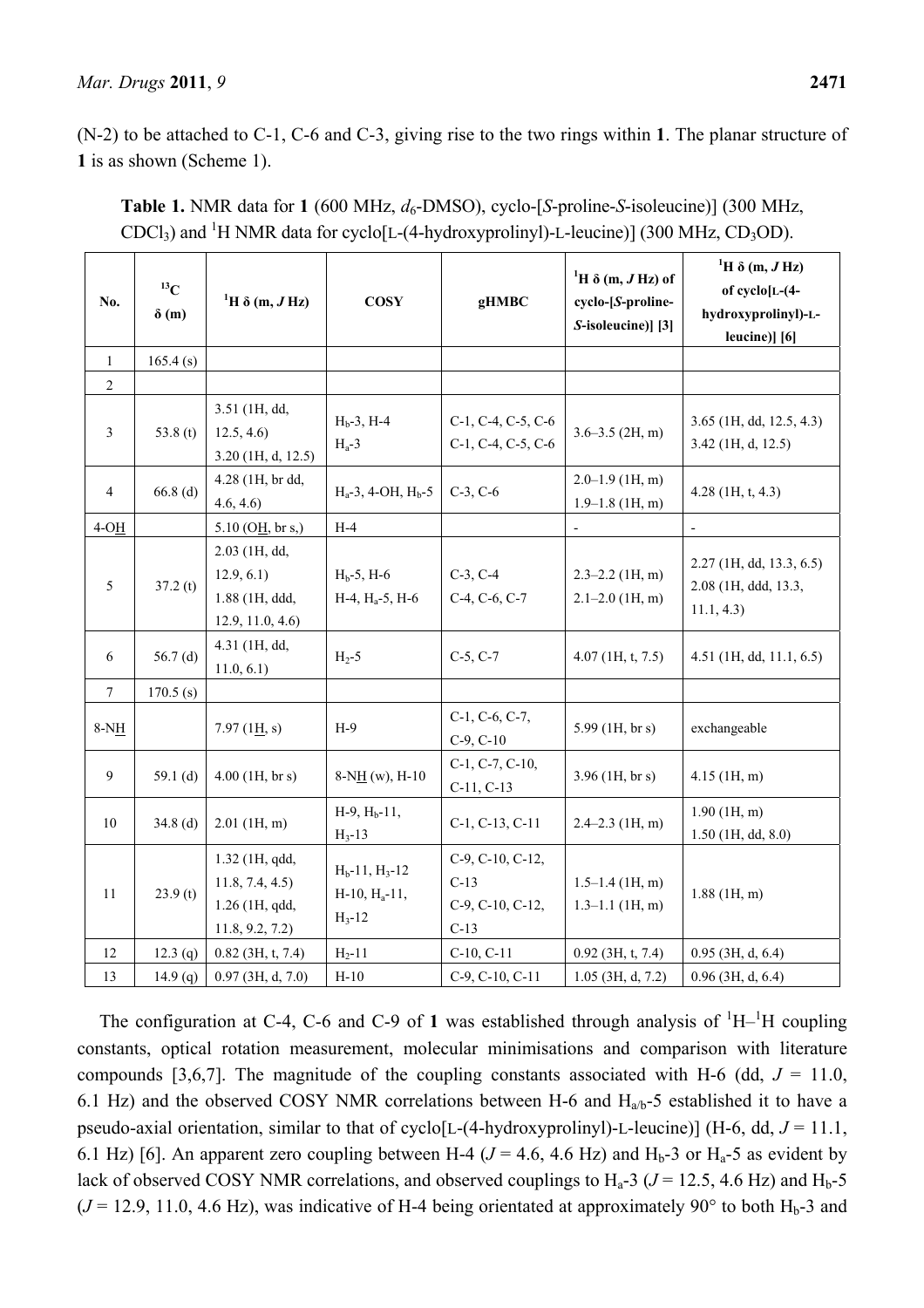Ha-5. The observed weak COSY NMR correlation between 8-NH and H-9, and the broad singlet for H-9 (similar to that observed in cyclo-[*S*-proline-*S*-isoleucine)] [3]), revealed H-9 to be axial. Molecular modelling studies showed that the observed coupling constants were in agreement with either *R*,*R* (Figure 1) or *S*,*S* configuration at C-6/C-9 but definitely not *R*,*S* or *S*,*R* (Supplementary Data S6-S13 and Table S1). Based on optical rotation trends of DKPs from the literature [3,7], the overall positive  $[\alpha]^{21}$ <sub>D</sub> = +12° indicated the absolute configuration at C-6 should be *R*, therefore supporting the *R*,*R* configuration. The magnitude of the optical rotation is also in agreement with other C-4 hydroxylated DKPs [5,7]. The molecular model shown in Figure 1, with calculated dihedral angles for  $H_a$ -5–C-5–C-6–H-6 ( $\Phi = 41^{\circ}$ ),  $H_b$ -5–C-5–C-6–H-6 ( $\Phi = 163^{\circ}$ ), H-4–C-4–C-5–H<sub>a</sub>-5 ( $\Phi = 79^{\circ}$ ), H-4–C-4–C-5–H<sub>b</sub>-5 ( $\Phi$  = −42°), H<sub>a</sub>-3–C-3–C-4–H-4 ( $\Phi$  = 29°), H<sub>b</sub>-3–C-3–C-4–H-4 ( $\Phi$  = −93°) and 8-NH–N-8–C-9–H-9 ( $\Phi = 91^{\circ}$ ), best explained the observed COSY NMR correlations,  ${}^{1}H-{}^{1}H$ coupling constants and the positive sign of  $\left[\alpha\right]^{21}$  confirmed the absolute configuration at C-3, C-6 and C-8 to be as shown. It is likely that this DKP was produced by an enzymatically controlled condensation reaction between D-isoleucine and 4-*S*-hydroxy-D-proline (Scheme 1) [22].

**Scheme 1.** Structures of the bengazoles, bengamides and **1** isolated from *Stelletta* sp. and the proposed enzymatically controlled condensation reaction between D-isoleucine and 4-*S*-hydroxy-D-proline to yield **1**.

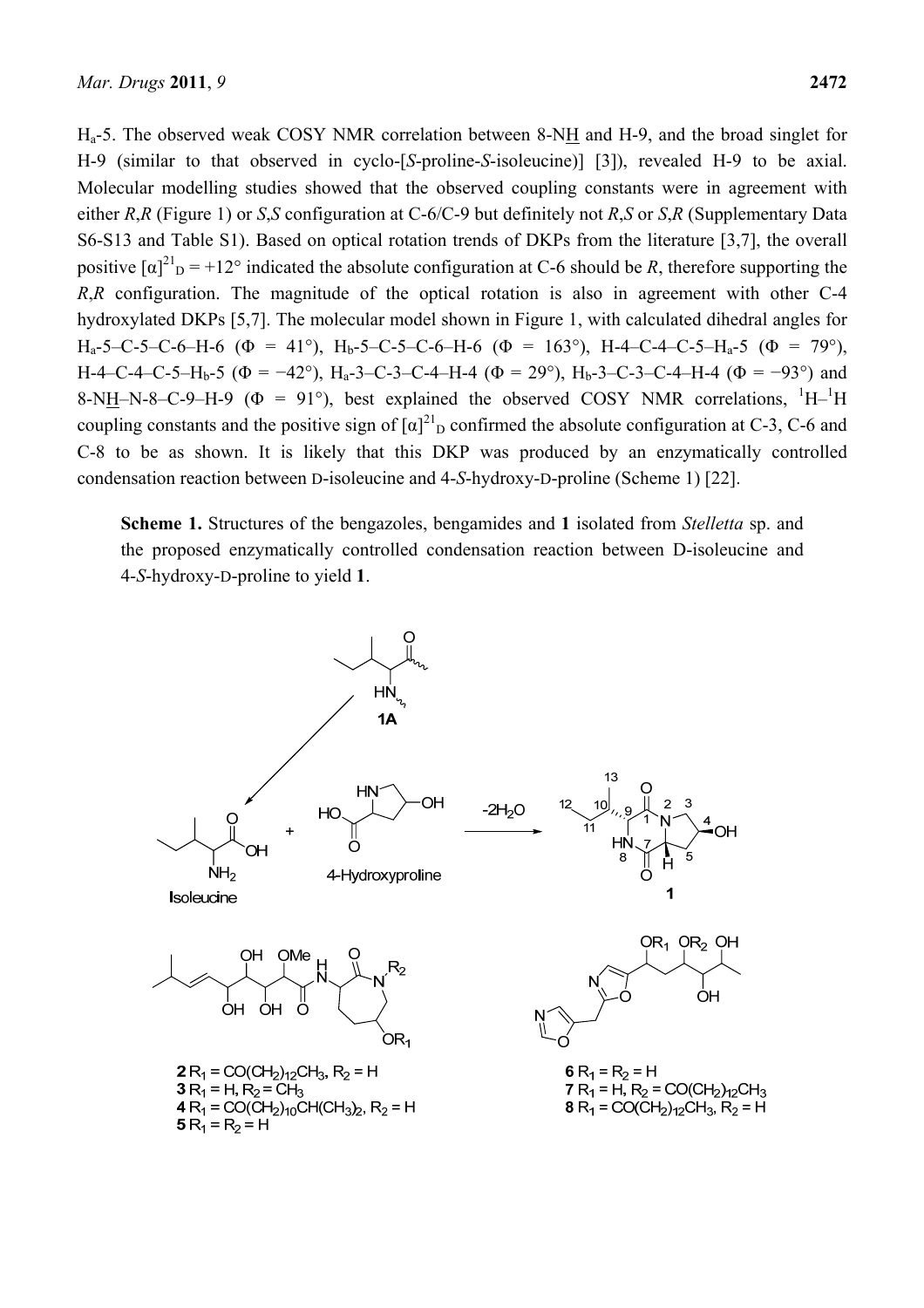**Figure 1.** Minimum energy conformation of **1** obtained from MM2 calculations without applying any dihedral angle constraints [23]. The calculated dihedral angles for  $H_b$ -3–C-3– C-4–H-4 (−93°), H-4–C-4–C-4–H<sub>a</sub>-5 (79°) and for 8-NH–N-8–C-9–H-9 (91°), all which approximate 90 $^{\circ}$  as observed experimentally from the  $^1$ H $-$ <sup>1</sup>H coupling constants, are indicative of the absolute configurations at C-4 as being *S* and at both C-6 and C-9 being *R*.



The cytotoxicity of **1**–**8** was investigated against the human tumour cell lines H460, SF-268, MCF-7, HT-29 and a normal mammalian cell line CHO-K1. The DKP **1** exhibited minimal activity towards MCF-7, H460 and HT-29 cells and no activity towards SF-268 or CHO-K1 cells at the highest dose (Table 2). In contrast, the  $GI_{50}$  values ( $\mu$ M) for bengamides A (2), F (3), N (4), Y(5), and bengazoles  $Z(6)$ ,  $C_4(7)$  and  $C_6(8)$  were comparable to those reported in previous studies [19,20], and accounted for the activity observed in the original MeOH extract.

| No.                     | $SF-268$ <sup>a</sup> | $MCF-7b$ | H460 <sup>c</sup> | $HT-29d$ | $CHO-K1e$ |
|-------------------------|-----------------------|----------|-------------------|----------|-----------|
| 1                       | >295                  | 204      | 234               | 270      | >295      |
| 2                       | < 0.02                | < 0.02   | < 0.02            | < 0.02   | 0.1       |
| 3                       | 1.8                   | 0.7      | 0.6               | 1.5      | 32        |
| $\overline{\mathbf{4}}$ | < 0.02                | < 0.02   | < 0.02            | < 0.02   | 0.2       |
| 5                       | 72                    | 52       | 25                | 48       | >184      |
| 6                       | 22                    | 18       | 8                 | 13       | 94        |
| 7                       | 0.3                   | 0.8      | 0.1               | 0.6      | 1.2       |
| 8                       | 0.02                  | 0.06     | < 0.02            | 0.1      | 0.8       |

**Table 2.** GI<sub>50</sub> (μM) data for compounds 1–8 against SF-268, MCF-7, H460, HT-29 and CHO-K1.

a SF-268 Central nervous system-glioblastoma cells; <sup>b</sup> MCF-7 Breast-pleural effusion adenocarcinoma cells; <sup>c</sup> H460 Lung-large cell carcinoma cells; <sup>d</sup> HT-29 Colon-recto-sigmoid colon adenocarcinoma cells; <sup>e</sup> CHO-K1 Sub-clone of Chinese hamster ovary cells.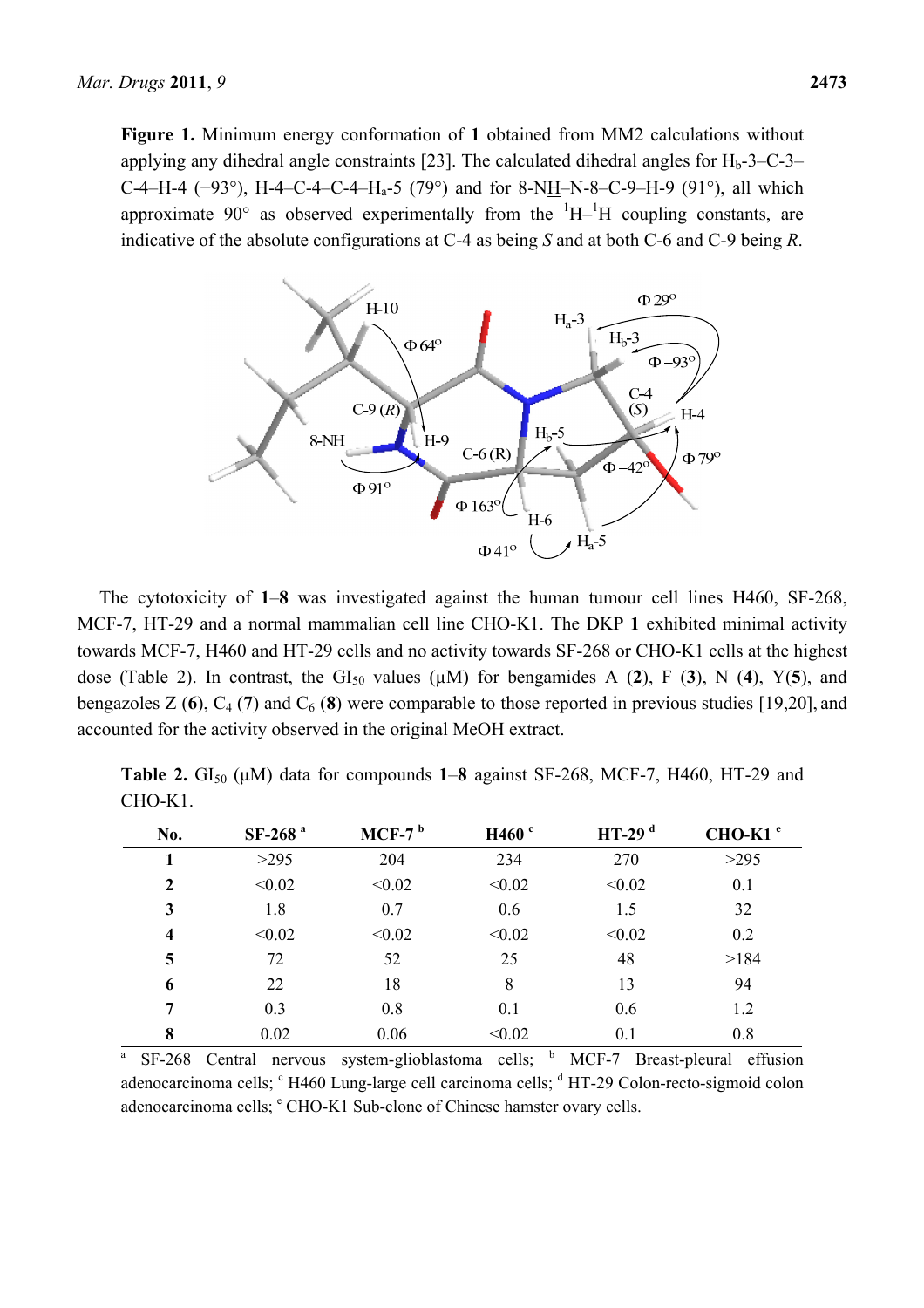# **3. Experimental**

#### *3.1. General Experimental Procedures*

General experimental details have been described previously [29].

#### *3.2. Animal Material*

This specimen of the sponge *Stelletta* sp., (Family Ancorinidae) was collected from the west side of Jamieson Reef, Bonaparte Archipelago, North West Western Australia, at depths ranging from 16 m to 20 m, in August 1991. A voucher specimen (Accession number QMG312281) has been lodged with the Queensland Museum.

#### *3.3. Bioassay*

Cellular bioassays were undertaken as previously described [19].

### *3.4. Extraction and Isolation*

Freeze dried sponge material (125 g dry weight) was extracted sequentially with dichloromethane  $(CH_2Cl_2)$ , MeOH and H<sub>2</sub>O; activity was confined to the CH<sub>2</sub>Cl<sub>2</sub> and MeOH fractions. The MeOH fraction was subjected to reversed phase C18 flash vacuum chromatography (RP-C18, 40%, 60%, 80%, 100% MeOH in H<sub>2</sub>O, and 100% CH<sub>2</sub>Cl<sub>2</sub>) with activity located in the 40% and 100% MeOH fractions. The 100% MeOH fraction was further separated using RP HPLC (4 mL/min, gradient elution from  $60\%$  acetonitrile (CH<sub>3</sub>CN):H<sub>2</sub>O (+0.1% formic acid [HCO<sub>2</sub>H]) to 100% CH<sub>3</sub>CN (+0.1% HCO<sub>2</sub>H) over 10 min, then isocratic 100% CH<sub>3</sub>CN (+0.1% HCO<sub>2</sub>H) for 15 min through a 150 mm  $\times$  10 mm 5  $\mu$  Phenomenex Luna C18 column), to give thirteen fractions. The first active fraction, fraction 1, was subjected to RP HPLC  $(4 \text{ mL/min}, \text{gradient}$  elution from 20% CH<sub>3</sub>CN:H<sub>2</sub>O (+0.1% HCO<sub>2</sub>H) to 100% CH<sub>3</sub>CN (+0.1% HCO<sub>2</sub>H) over 20 min through a 150  $\times$  10 mm 5  $\mu$ Phenomenex Luna Phenyl-Hexyl column) to yield bengamide Y (**5**) (0.8 mg, 0.0006%). The additional active fractions 3 and 4 were both partitioned with *n*-hexane and MeOH (1:1) to yield bengamides N (**4**) (1.4 mg, 0.001%) and A (**2**) (3.3 mg 0.003%), respectively.

The 40% MeOH fraction was subjected to further RP-C18 (10%, 20%, 30%, 40%, 50% and 100% MeOH in H<sub>2</sub>O) and the active fractions (30% and 40% MeOH) fractionated on RP HPLC (4 mL/min, gradient elution from 10% CH<sub>3</sub>CN:H<sub>2</sub>O (+0.1% HCO<sub>2</sub>H) to 64% CH<sub>3</sub>CN:H<sub>2</sub>O (+0.1% HCO<sub>2</sub>H) over 12 min, then isocratic 100% CH<sub>3</sub>CN  $(+0.1\%$  formic acid) for an additional 5 min through a 150 mm × 10 mm 5 μ Phenomenex Luna C18 column) to yield bengamide F (**3**, 2.1 mg, 0.002%), bengazoles Z (**6**, 5.0 mg, 0.004%), C4 (**7**) (13.8 mg, 0.011%) and C6 (**8**) (23.6 mg, 0.012%) and the new DKP cyclo-(4-*S*-hydroxy-*R*-proline-*R*-isoleucine) **1** (1.5 mg, 0.001%).

# 3.4.1. Cyclo-(4-*S*-hydroxy-*R*-proline-*R*-isoleucine) (**1**)

Isolated as a colourless oil.  $[\alpha]^{21}$ <sub>D</sub> +12° (*c* 0.025, CHCl<sub>3</sub>); IR (film)  $v_{\text{max}}$  3391, 1649 cm<sup>-1</sup>; UV (PDA, CH<sub>3</sub>CN/H<sub>2</sub>O)  $\lambda_{\text{max}}$  220 nm; <sup>1</sup>H (600 MHz,  $d_6$ -DMSO) and <sup>13</sup>C (150 MHz,  $d_6$ -DMSO) NMR data see Table 1; ESI-FTMS  $[M + Na]^+$  249.1203 (calcd. for  $C_{11}H_{18}N_2O_3Na$  249.1215).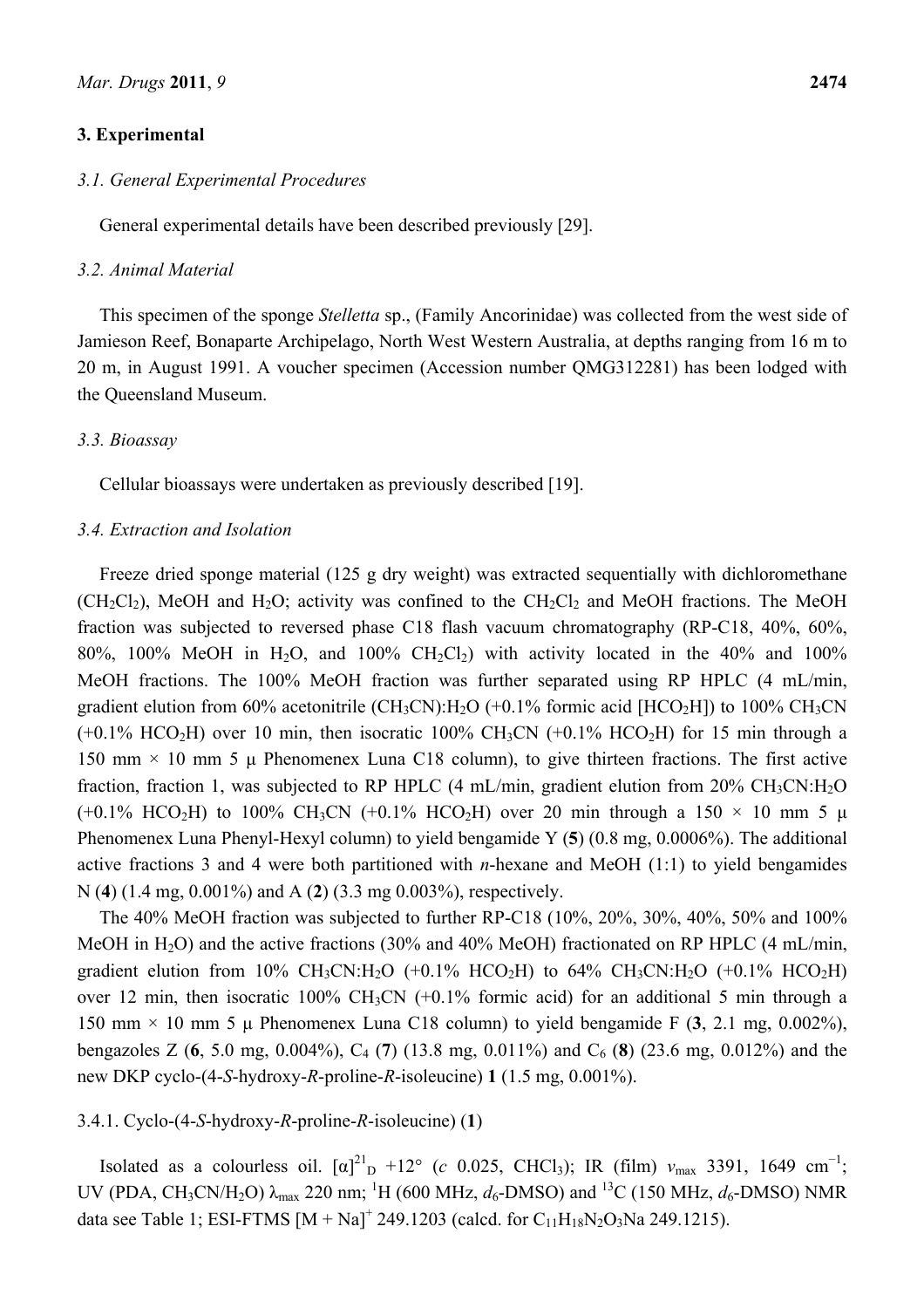3.4.2. Bengamide A (**2**)

Isolated as a colourless oil.  ${}^{1}H$  NMR and  ${}^{13}C$  NMR spectral data were consistent with published values [17].

```
3.4.3. Bengamide F (3)
```
Isolated as a colourless oil.  ${}^{1}H$  NMR and  ${}^{13}C$  NMR spectral data were consistent with published values [18].

```
3.4.4. Bengamide N (4)
```
Isolated as a colourless oil.  ${}^{1}H$  NMR and  ${}^{13}C$  NMR spectral data were consistent with published values [19].

3.4.5. Bengamide Y (**5**)

Isolated as a colourless oil.  ${}^{1}H$  NMR and  ${}^{13}C$  NMR spectral data were consistent with published values [20].

3.4.6. Bengazole Z (**6**)

Isolated as a colourless oil.  ${}^{1}H$  NMR and  ${}^{13}C$  NMR spectral data were consistent with published values [20].

3.4.7. Bengazole  $C_4$  (7)

Isolated as a colourless oil.  ${}^{1}H$  NMR and  ${}^{13}C$  NMR spectral data were consistent with published values [21].

3.4.8. Bengazole  $C_6$  (8)

Isolated as a colourless oil.  ${}^{1}H$  NMR and  ${}^{13}C$  NMR spectral data were consistent with published values [21].

# **4. Conclusion**

The DKP cyclo-(4-*S*-hydroxy-*R*-proline-*R*-isoleucine) (**1**), together with the known bengamides; A (2), F (3), N (4), Y (5), and bengazoles; Z (6), C<sub>4</sub> (7) and C<sub>6</sub> (8), was isolated from the Australian marine sponge *Stelletta* sp. Interestingly, this is the first report of bengamides or bengazoles from the genus *Stelletta*, however, it should be noted that they have previously been reported from species of *Dorypleres splendens* [24], which has since been reclassified as *Jaspis splendens*, and from *Jaspis* sp. [24], both of which belong to the Ancorinidae family of sponges. The cyclo-(4-*S*-hydroxy-*R*-proline-*R*-isoleucine) (**1**) was not cytotoxic against the cell lines MCF-7, H460, HT-29, SF-268 or CHO-K1. The DKP class of compounds has recently gained interest in drug discovery [25] due to their chiral, rigid and functionalised structures. These features enable them to bind to a large variety of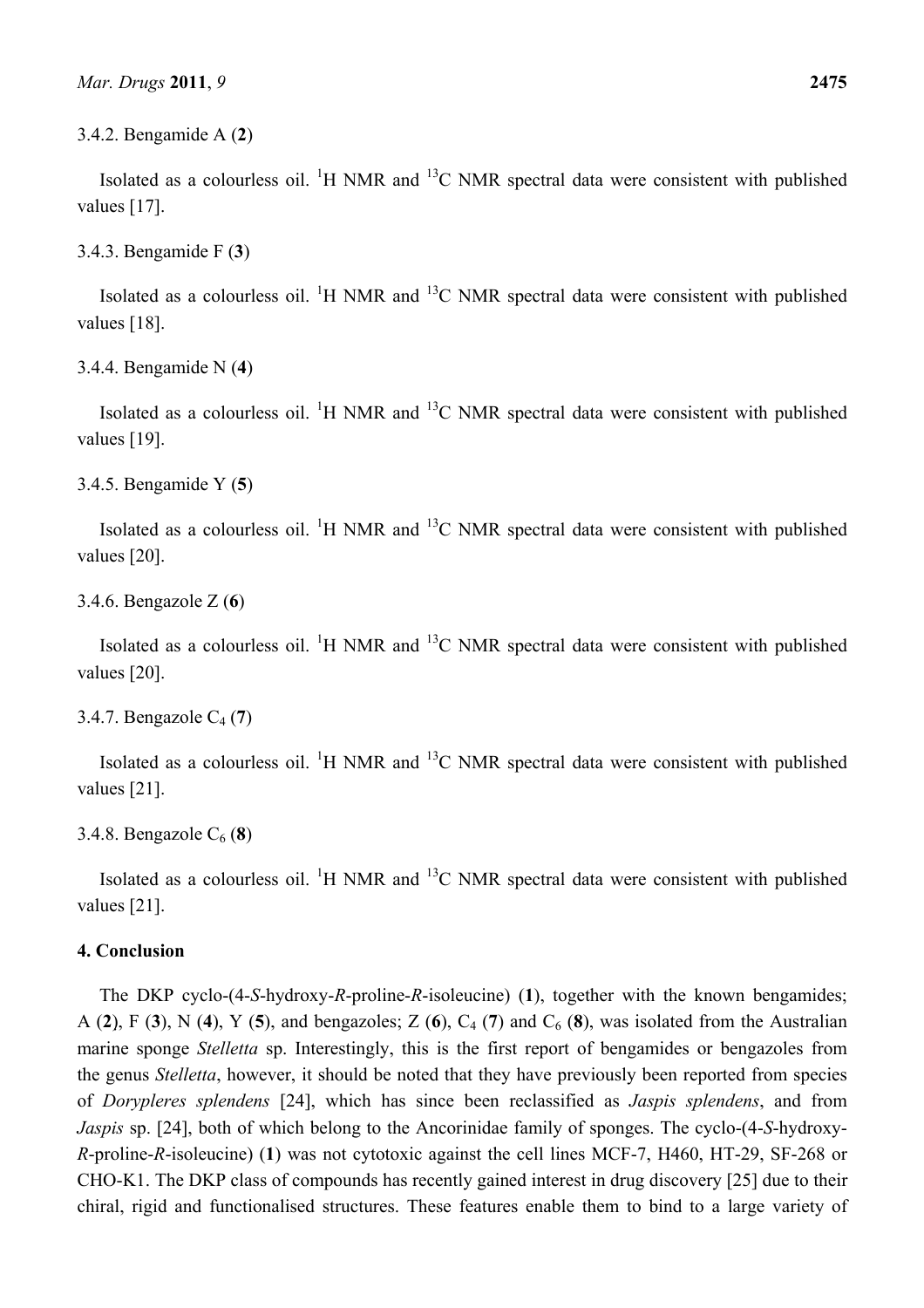receptors with high affinity giving rise to a broad range of biological activities, including cytotoxicity, quorum sensing, antibacterial, antifungal, antiviral, antiprion, antitumor, and immunosuppressive functions, even plant-growth regulators [7,26–28]. Our report adds to the vast knowledge of these potentially therapeutic molecules.

# **Acknowledgements**

Collection of this sponge was made possible by the access and benefit sharing arrangements between AIMS and the Australian Commonwealth Government. The authors are grateful to those AIMS staff, both past and present, involved in the collection of the sponge. We thank A. Carroll, Eskitis Institute, Griffith University for facilitating measurement of optical rotations, and B. Bowden, Department of Pharmacy and Molecular Sciences, James Cook University for use of the Departments' FTIR instrument. We also thank A-M. Babey, School of Veterinary and Biomedical Sciences, James Cook University for initial cytotoxicity screening data and for the SF268 cell line, and C. Hooi, R. Anderson and C. Cullinane, of the Peter MacCallum Cancer Centre, Melbourne, Australia, for the HT-29, H460, MCF-7 and CHO-K1 cell lines.

# **References**

- 1 Kazlauskas, R.; Murphy, P.T.; Wells, P.J. A diketopiperazine derived from trichloroleucine from the sponge Dysidea herbacea. *Tetrahedron Lett.* **1978**, *49*, 4945–4948.
- 2 Adamczeski, M.; Quiñoà, E.; Crews, P. Novel sponge-derived amino acids. 5. Structures, stereochemistry, and synthesis of several new heterocycles. *J. Am. Chem. Soc.* **1989**, *111*, 647–654.
- 3 Adamczeski, M.; Reed, A.R.; Crews, P. New and known diketopiperazines from the Caribbean sponge, Calyx cf. podatypa. *J. Nat. Prod.* **1995**, *58*, 201–208.
- 4 Vergne, C.; Boury-Esnault, N.; Perez, T.; Martin, M.T.; Adeline, M.T.; Dau, E.T.H.; Al-Mourabit, A. Verpacamides A–D, a sequence of C11N5 diketopiperazines relating cyclo(Pro-Pro) to cyclo(Pro-Arg), from the marine sponge *Axinella vaceleti*: Possible biogenetic precursors of pyrrole-2-aminoimadazoles. *Org. Lett.* **2006**, *8*, 2421–2424.
- 5. Shigemori, H.; Tenma, M.; Shimazaki, K.; Kobayashi, J. Three new metabolites from the marine yeast *Aureobasidium pullulans*. *J. Nat. Prod.* **1998**, *61*, 696–698.
- 6 Cronan, J.M.; Davidson, T.R.; Singleton, F.L.; Colwell, R.R.; Cardellina, J.H. Plant growth promoters isolated from a marine bacterium associated with *Palythoa* sp. *Nat. Prod. Lett.* **1998**, *11*, 271–278.
- 7 Fdhila, F.; Vazquez, V.; Sanchez, J.L.; Riguera, R. DD-diketopiperazines: Antibiotics active against *Vibrio anguilarum* isolated from marine bacteria associated with cultures of *Pecten maximus*. *J. Nat. Prod.* **2003**, *66*, 1299–1301.
- 8 Mitova, M.; Popov, S.; de Rosa, S. Cyclic peptides from a Ruegeria strain of bacteria associated with the sponge *Suberites domuncula. J. Nat. Prod*. **2004**, *67*, 1178–1181.
- 9 Li, Z.; Peng, C.; Shen, Y.; Miao, X.; Zhang, H.; Lin, H. L,L-Diketopiperazines from *Alcaligenes faecalis* A72 associated with South China Sea sponge *Stelletta tenuis*. *Biochem. Syst. Ecol.* **2008**, *36*, 230–234.
- 10 Sheikh, Y.M.; Djerassi, C. Steroids from sponges. *Tetrahedron* **1974**, *30*, 4095–4103.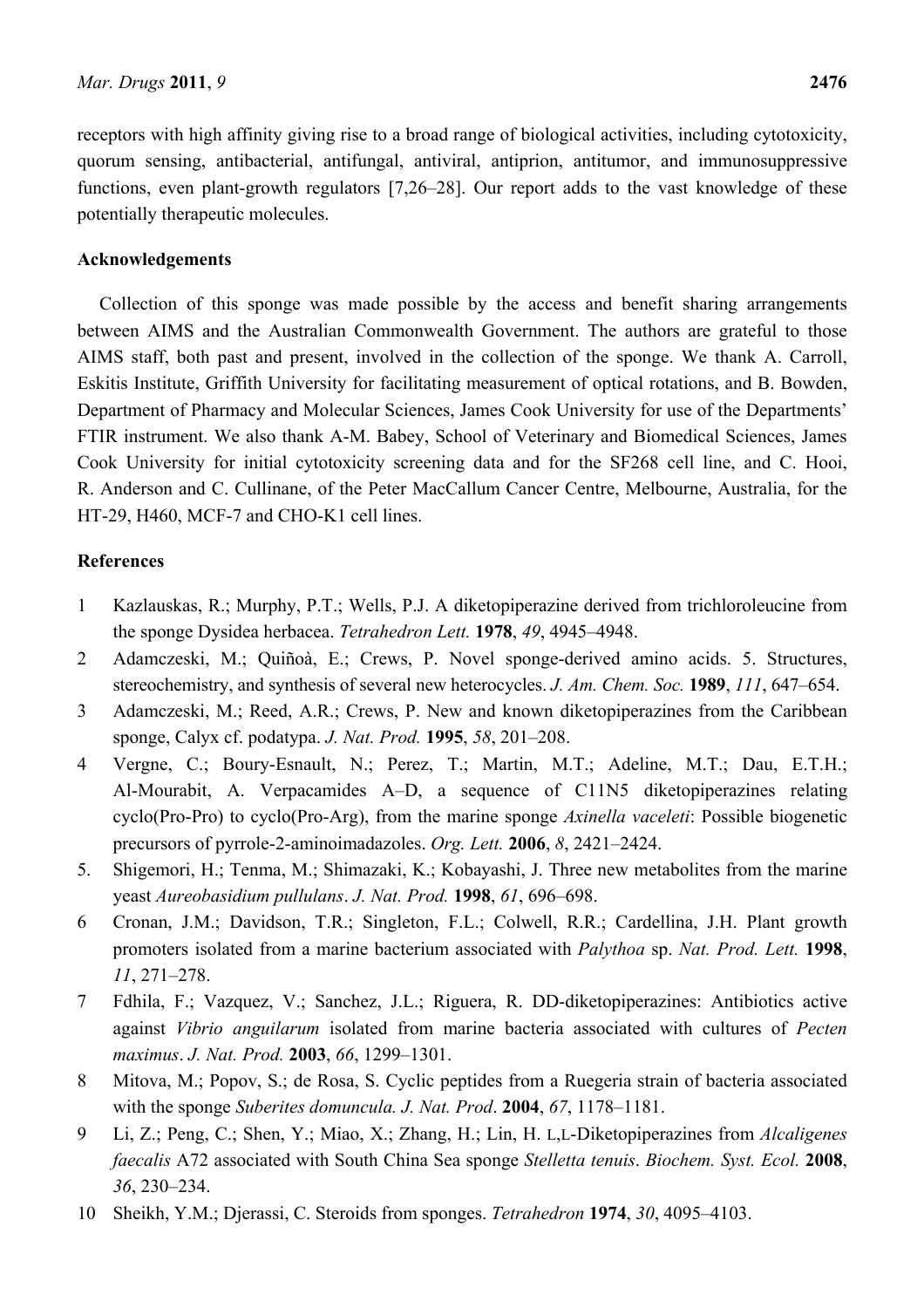- 11 Hirota, H.; Matsunaga, S.; Fusetani, N. Stellettamide A, an antifungal alkaloid from a marine sponge of the genus *Stelletta. Tetrahedron Lett.* **1990**, *31*, 4163–4164.
- 12 Fusetani, N.; Asai, N.; Matsunaga, S.; Honda, K.; Yasumuro, K. Cyclostelletamines A–F pyridine alkaloids inhibit binding of methyl quinuclidinyl benzilate (QNB) muscarinic acetylcholine receptors from sponge *Stelletta maxima. Tetrahedron Lett.* **1994**, *35*, 3967–3970.
- 13 Oku, N.; Matsunaga, S.; Wada, S.; Watabe, S.; Fusetani, N. New isomalabaricane triterpenes from the marine sponge *Stelletta globostellata* that induce morphological changes in rat fibroblasts. *J. Nat. Prod.* **2000**, *63*, 205–209.
- 14 Zhao, Q.; Lee, S.; Hong, J.; Lee, C.; Im, K.S.; Sim, C.J.; Lee, D.S.; Jung, J.H. New acetylenic acids from the marine sponge *Stelletta* species*. J. Nat. Prod.* **2003**, *66*, 408–411.
- 15 Zhao, Q.; Mansoor, T.A.; Hong, J.; Lee, C.; Im, K.S.; Lee, D.S.; Jung, J.H. New lysophosphatidylcholines and monoglycerides from the marine sponge *Stelletta* sp. *J. Nat. Prod.* **2003**, *66*, 725–728.
- 16 Boyd, M.R. The NCI *in Vitro* Anticancer Drug Discovery Screen: Concept, Implementation and Operation, 1985–1995. In *Anticancer Drug Development Guide: Preclinical Screening, Clinical Trials, and Approval*; Teicher, B.A., Ed.; Humana Press: Totowa, NJ, USA, 1997; pp. 23–42.
- 17 Quiñoà, E.; Adamczeski, M.; Crews, P.; Bakus, G.J. Bengamides; heterocyclic anthelminthics from a jaspidae marine sponge. *J. Org. Chem.* **1986**, *51*, 4494–4497.
- 18 Adamczeski, M.; Quiñoà, E.; Crews, P. Novel sponge derived amino acids. 11. The entire absolute stereochemistry of the bengamides. *J. Org. Chem.* **1990**, *55*, 240–242.
- 19 Thale, Z.; Kinder, F.R.; Bair, K.W.; Bontempo, J.; Czuchta, A.M.; Versace, R.W.; Phillips, P.E.; Sanders, M.L.; Wattanasin, S.; Crews, P. Bengamides revisited: New structures and antitumor studies. *J. Org. Chem.* **2001**, *66*, 1733–1741.
- 20 Groweiss, A.; Newcomer, J.J.; O'Keefe, B.R.; Blackman, A.; Boyd, M.R. Cytotoxic metabolites from an Australian collection of the sponge *Jaspis* species. *J. Nat. Prod.* **1999**, *62*, 1691–1693.
- 21 Rodriguez, J.; Nieto, R.M.; Crews, P. Novel sponge-derived amino acids. 14. New structures and bioactivity patterns of bengazole alkaloids from a choristid marine sponge. *J. Nat. Prod.* **1993**, *56*, 2034–2040.
- 22 Balibar, C.J.; Walsh, C.T. GliP, a multimodular nonribosomal peptide synthetase in *Aspergillus fumigatus*, makes the diketopiperazine scaffold of gliotoxin. *Biochemistry* **2006**, *45*, 15029–15038.
- 23 *ChemBio3D Ultra*, version 11.0.1; CambridgeSoft: Cambridge, MA, USA; 2008.
- 24 Pettit, G.R.; Hogan, F.; Xu, J.-P.; Tan, R.; Nogawa, T.; Cichacz, Z.; Pettit, R.K.; Du, J.; Ye, Q.-H.; Cragg, G.M.; *et al.* Antineoplastic Agents. 536. New Sources of Naturally Occurring Cancer Cell Growth Inhibitors from Marine Organisms, Terrestrial Plants, and Microorganisms. *J. Nat. Prod.* **2008**, *71*, 438–444.
- 25 Bonnefonda, L.; Araib, T.; Sakaguchib, Y.; Suzukib, T.; Ishitania, R.; Nurekia, O. Structural basis for nonribosomal peptide synthesis by an aminoacyl-tRNA synthetase paralog. *Proc. Natl. Acad. Sci. USA* **2011**, *108*, 3912–3917.
- 26 Martins, M.B.; Carvalho, I. Diketopiperazines: Biological activity and synthesis. *Tetrahedron*  **2007**, *63*, 9923–9932.